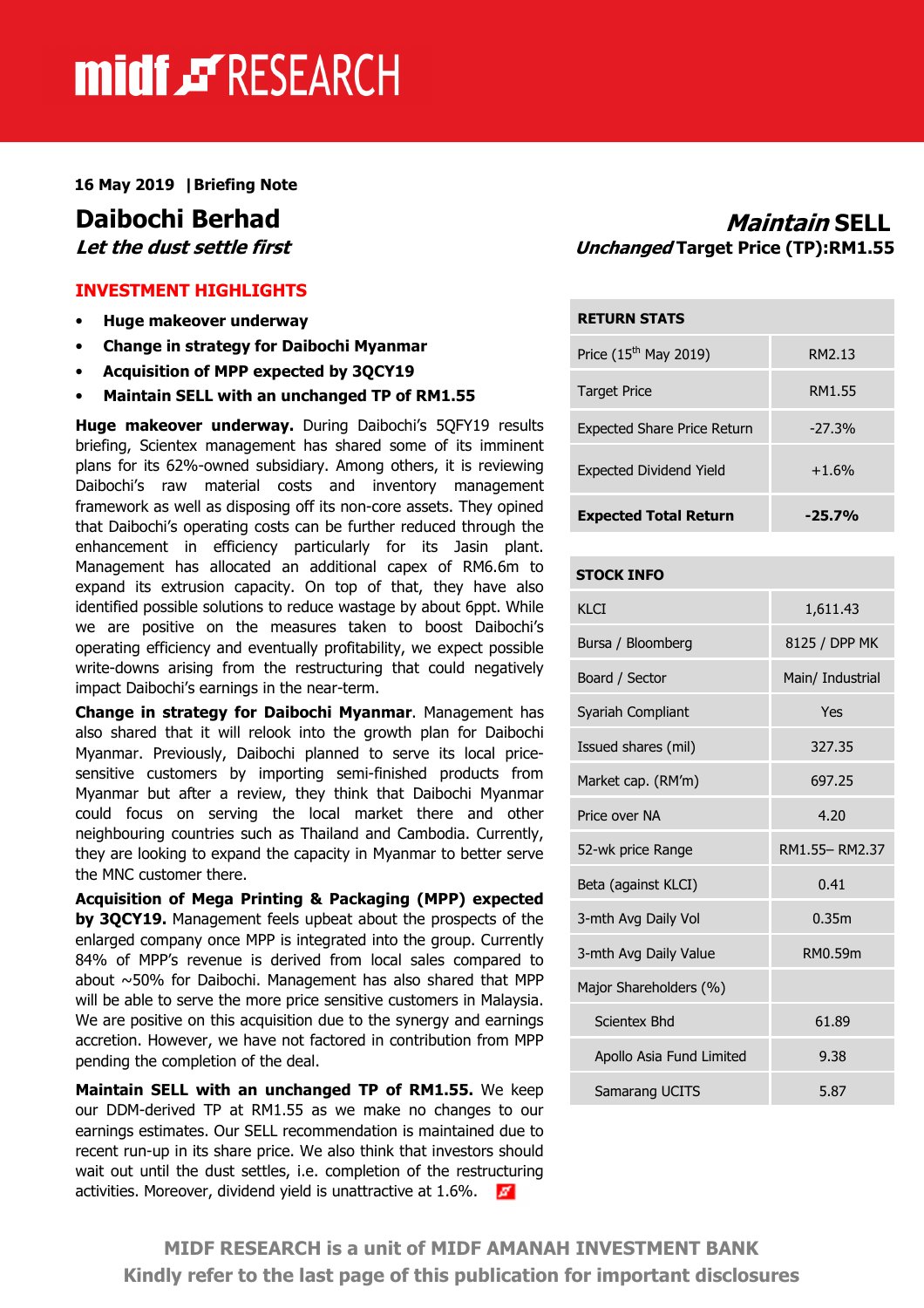## INVESTMENT STATISTICS

| FYE Dec (RM'm)               | <b>FY2016</b> | <b>FY2017</b> | <b>FY2018</b> | <b>FY2019F*</b> | <b>FY2020F*</b> |
|------------------------------|---------------|---------------|---------------|-----------------|-----------------|
| Revenue                      | 371.2         | 388.7         | 430.8         | 465.7           | 506.2           |
| Gross profit                 | 49.2          | 39.9          | 31.7          | 35.7            | 41.8            |
| Profit before tax            | 30.0          | 35.7          | 20.6          | 25.6            | 31.6            |
| Income tax expense           | $-5.4$        | $-8.7$        | $-3.8$        | $-3.8$          | $-4.7$          |
| Net profit                   | 24.5          | 27.1          | 16.8          | 21.8            | 26.8            |
| <b>PATAMI</b>                | 24.5          | 26.0          | 15.2          | 20.5            | 25.2            |
| EPS (sen)                    | 7.5           | 7.9           | 4.6           | 6.2             | 7.7             |
| EPS growth (%)               | $-8.3$        | 6.0           | $-41.3$       | 34.4            | 23.1            |
| PER(x)                       | 28.5          | 26.9          | 45.8          | 34.1            | 27.7            |
| Net dividend (sen)           | 5.4           | 5.2           | 3.4           | 3.4             | 4.2             |
| Dividend yield (%)           | 2.5           | 2.5           | 1.6           | 1.6             | 2.0             |
| Gross profit margin (%)      | 13.3          | 10.3          | 7.4           | 7.7             | 8.3             |
| Profit before tax margin (%) | 8.1           | 9.2           | 4.8           | 5.5             | 6.2             |
| Net profit margin (%)        | 6.6           | 7.0           | 3.8           | 4.4             | 5.0             |

Source: Company, MIDFR

Daibochi has changed its financial year to July-2019 but we maintain it as Dec-2019 for comparison purpose.

#### DAILY PRICE CHART



Source: Bloomberg